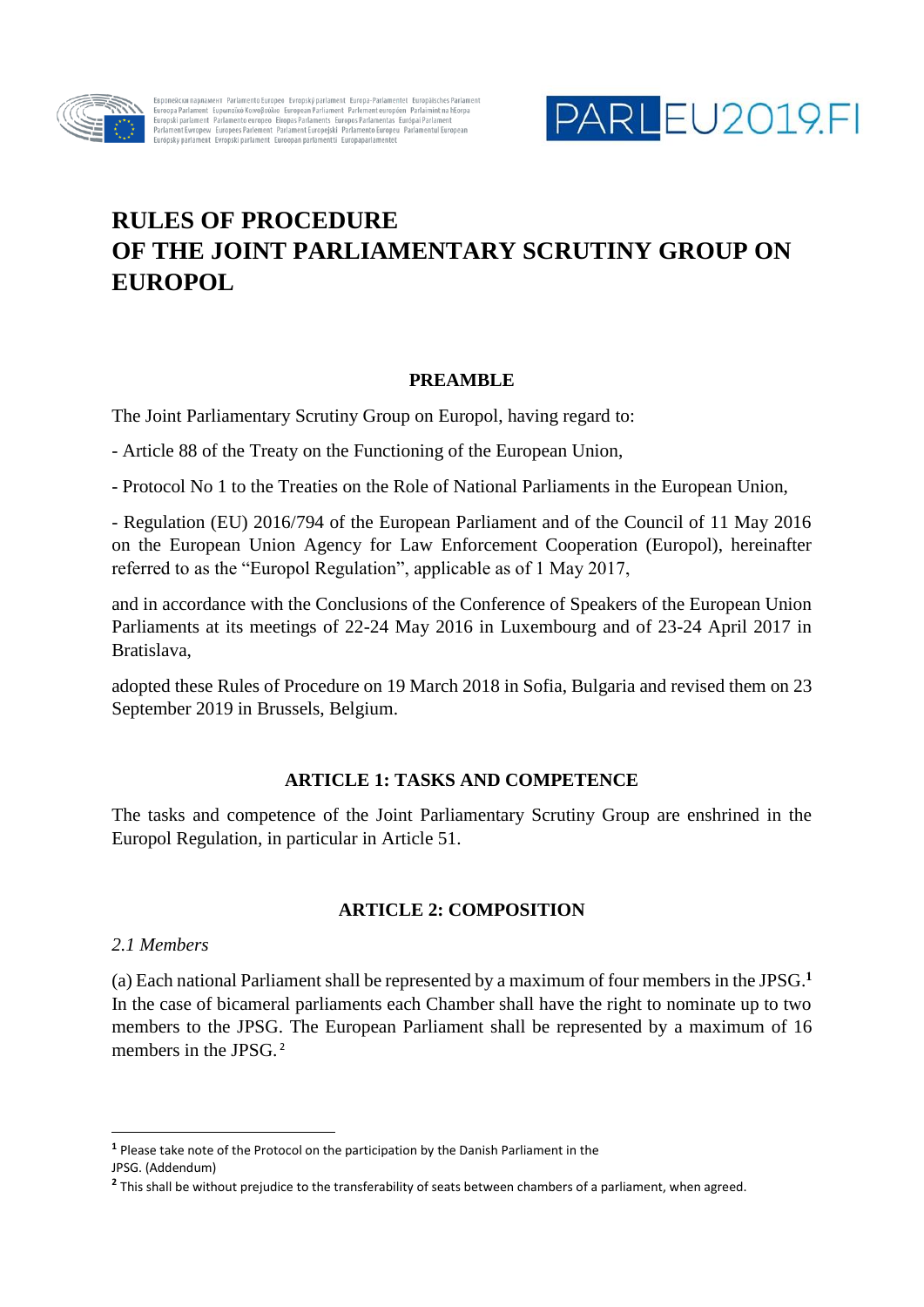The number of members nominated by each Parliament/Chamber shall not affect the equality of Parliaments/Chambers. Each Parliament/Chamber may nominate substitute members to replace full members in case of absence.

(b) Members of the JPSG shall be selected individually by each Parliament/Chamber, bearing in mind the necessity to ensure substance matter expertise as well as long-term continuity. Where possible, members of the JPSG shall be nominated for the duration of their parliamentary mandate.

## *2.2 Observers*

The JPSG may decide to invite, on an ad hoc basis and for specific points on the agenda, observers from the list of international organisations or third countries with which Europol has concluded agreements.

Observers shall not have the right to take part in the decision-making.

## *2.3 Representatives of Europol, guests and experts*

Pursuant to the Europol Regulation, and in particular Article 51, the Chairperson of the Management Board, the Executive Director or their Deputies, and the European Data Protection Supervisor (EDPS) shall appear before the JPSG at its request. The JPSG may decide, where appropriate, to invite to its meetings guests and experts with experience relevant to its competence and tasks.

# **ARTICLE 3: PRESIDENCY AND MEETINGS**

#### *3.1 Presidency*

The JPSG shall be presided jointly by the Parliament of the Member State holding the rotating presidency of the Council of the European Union and the European Parliament, the latter represented by the Chair of the competent committee (Co-Chairs).

When the Parliament of the Member State holding the rotating presidency of the Council of the European Union is not taking part in the Europol Regulation, the JPSG shall be presided jointly by the Parliament of the Member State previously holding the rotating presidency of the Council of the European Union and the European Parliament.

#### *3.2 Presidential Troika*

The Presidential Troika of the JPSG shall consist of the heads of delegations of the current, preceding and following Presidency Parliaments and of the European Parliament.

#### *3.3 Secretariat*

The JPSG Secretariat shall be provided by the Presidential Troika. The Secretariat shall assist the Co-Chairs and Presidential Troika in their respective tasks and competences. It shall also fulfil administrative tasks i.a. prepare and communicate the documents for each meeting to JPSG members.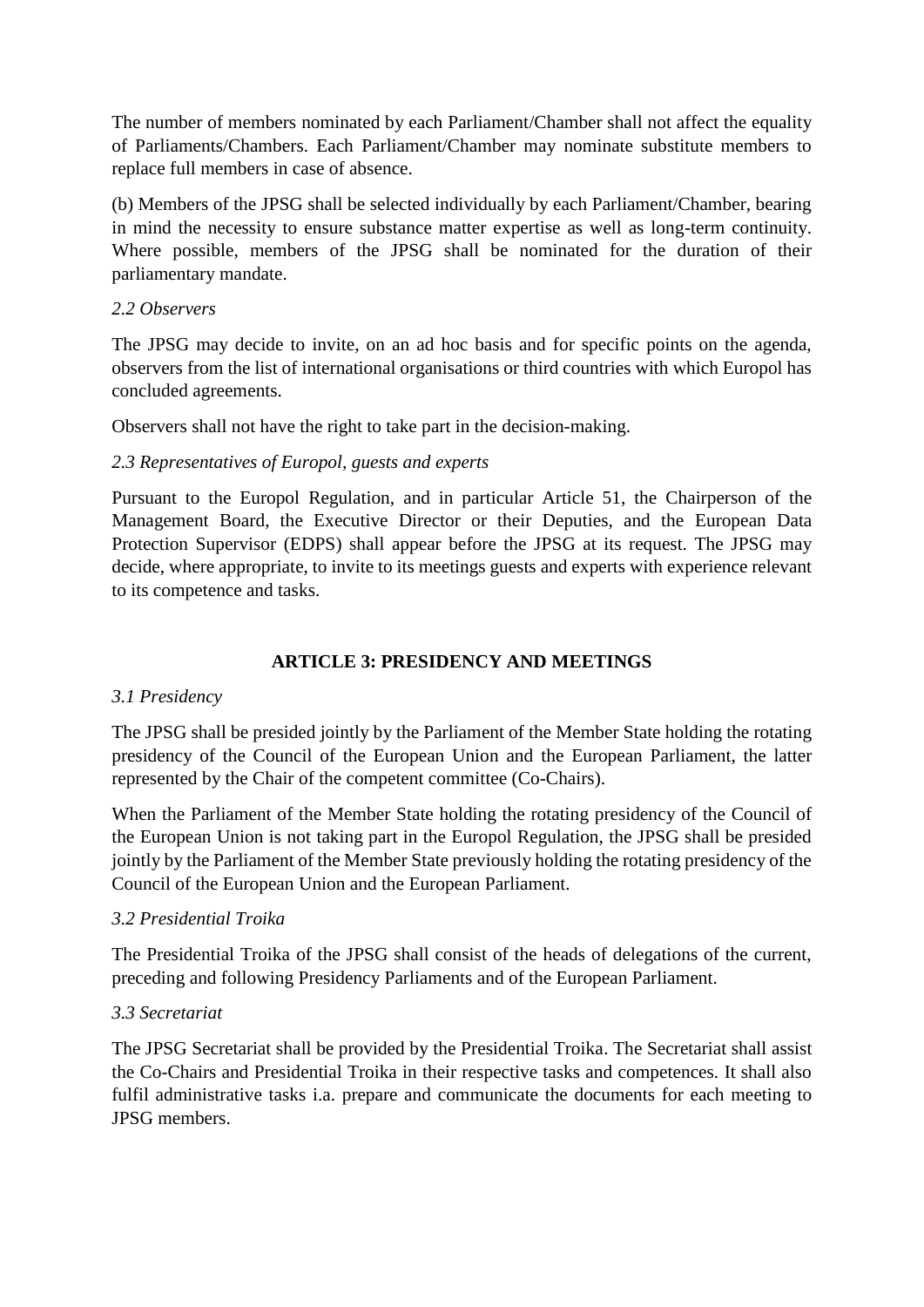# *3.4 Frequency and place of meetings*

The JPSG shall meet twice a year. In the first half of the year, the JPSG shall meet in the Parliament of the Member State holding the rotating presidency of the Council of the European Union. In the second half of the year, the JPSG shall meet in the European Parliament in Brussels.

# *3.5 Extraordinary meetings*

If necessary, extraordinary meetings can be convened upon agreement of the Parliament of the Member State holding the rotating presidency of the Council of the European Union and the European Parliament, or upon agreement by at least one third of the Parliaments/Chambers, to address matters of urgency or matters that cannot be reasonably included in the agenda of the ordinary meetings. The date and venue of extraordinary meetings shall be decided jointly by the JPSG Co-Chairs.

# *3.6 Subgroups*

The JPSG may establish subgroups where necessary to fulfil its tasks. The mandate, role, scope, objectives and working methods of the subgroup shall be set on an ad hoc basis. All JPSG members shall have the right to join such subgroups.

# **ARTICLE 4: PROCEEDINGS AND LANGUAGES**

# *4.1 Conduct of meetings*

(a) At the beginning of each meeting, the Co-Chairs shall present the draft agenda and submit it for adoption by the JPSG. They shall also determine the order and the length of interventions.

(b) As a general rule, the meetings of the JPSG are public and shall be conducted in full transparency.

(c) Notwithstanding point b), the JPSG may hold in camera meetings when the nature of the information to be discussed so requires.

(d) A presence register of the Members and participants shall be established during each meeting.

(e) The JPSG shall adopt its decisions, in principle, by consensus.

# *4.2. Right to ask questions*

Members of the JPSG may address both oral and written questions to Europol. Written questions may also be asked outside the meeting framework and independently of items listed on the agenda and shall be answered within an appropriate timeframe. The questions shall reflect the mandate of the JPSG as defined in Regulation (EU) 2016/794 (Europol Regulation). These questions shall be relayed to Europol after their admissibility has been checked by the Co-Chairs and the question is deemed to be in line with the Europol regulation. A further written reply can be requested in case the answer to an oral question is deemed insufficient.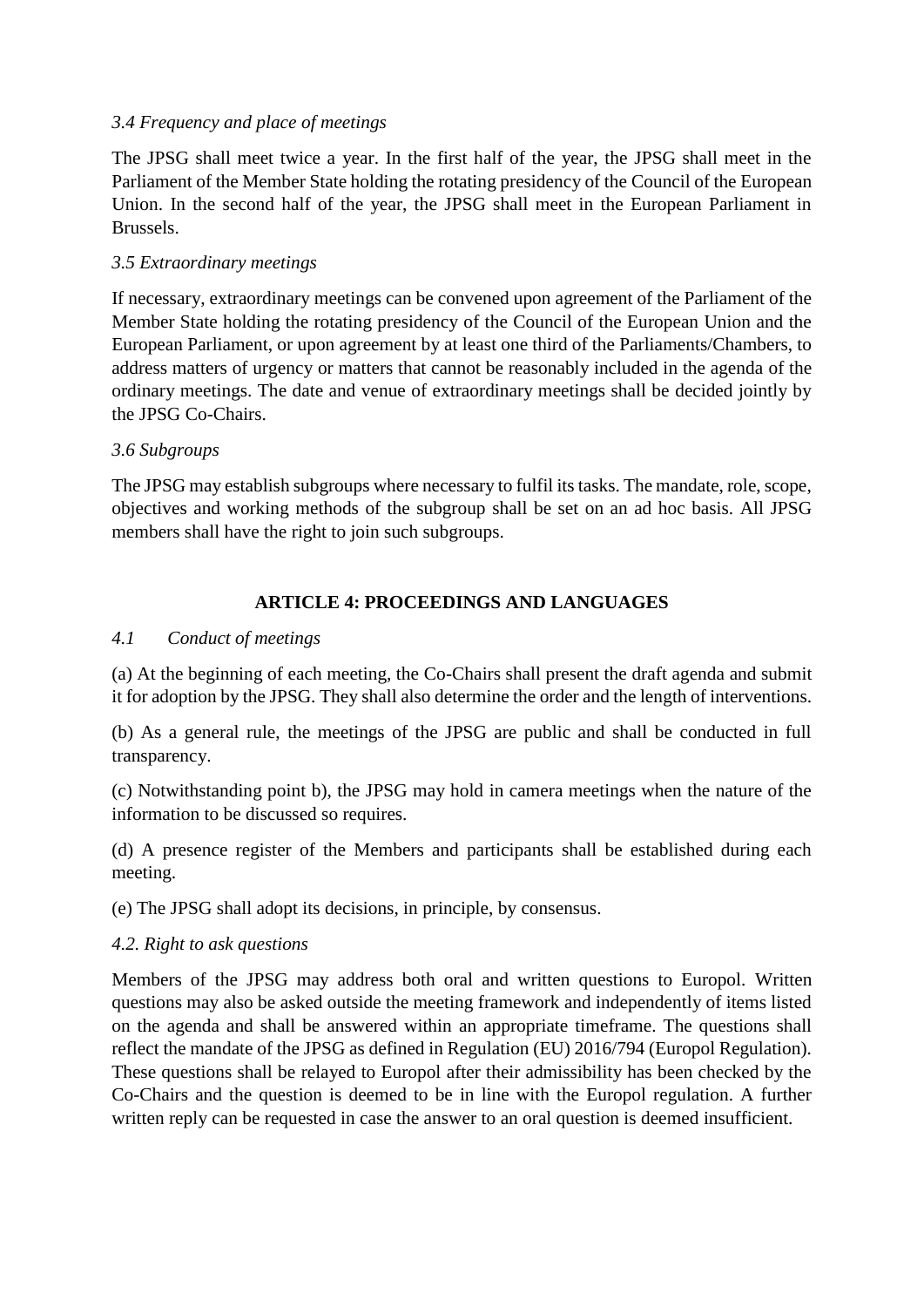# *4.3 Working languages*

The working languages of the JPSG shall be English and French. Documents published by the JSPG shall be communicated to the national Parliaments and the European Parliament in English and French.

# *4.4 Interpretation*

(a) Meetings held at the Parliament of the Member State holding the presidency of the Council of the European Union (1st semester): Simultaneous interpretation from and into English and French, as well as from and into the language(s) of the Member State of the EU Council Presidency shall be provided by the Presidency Parliament. Simultaneous interpretation into additional languages may be provided if requested. Parliaments are entitled to bring their own interpreters or request them from the Presidency Parliament at their own expense. The Presidency Parliament shall make available the appropriate technical facilities.

(b) Meetings held at the European Parliament (2nd semester): Simultaneous interpretation from and into all EU languages shall be provided.

# *4.5 Documents*

Documents originating from Europol that are relevant to or requested by the JPSG pursuant to Article 51 (4) of the Europol Regulation, are to be addressed to each national parliament and the European Parliament. The respective parliaments will bear the responsibility to forward the received documents to the appointed JPSG Members.

# *4.6 Documentation of the meetings*

# 4.6.1. Agenda of the meeting

A draft agenda shall be drawn up by the Presidential Troika and shall be communicated, by the Co-Chairs, to all participating parliaments no later than eight (8) weeks prior to each meeting. The agenda shall only include matters relating to the scrutiny of Europol, in line with the tasks and competence of the JPSG as set out in the Europol Regulation.

# 4.6.2. Other documents

Prior to each meeting, delegations may send any documents relating to items of the agenda to the Co-Chairs. Each delegation shall be responsible for translating any document, which it submits to the JPSG into English and/or French.

The Presidential Troika may also draw up discussion documents.

# 4.6.3. Requests to Europol for providing documents

In accordance with Article 51 (4) of the Europol Regulation the JPSG may request other relevant documents necessary for the fulfilment of its tasks relating to the political monitoring of Europol's activities. Any JPSG parliamentary delegation may submit such a written request to the Co-Chairs. Documents shall be provided in accordance with Article 64 of the Europol Regulation.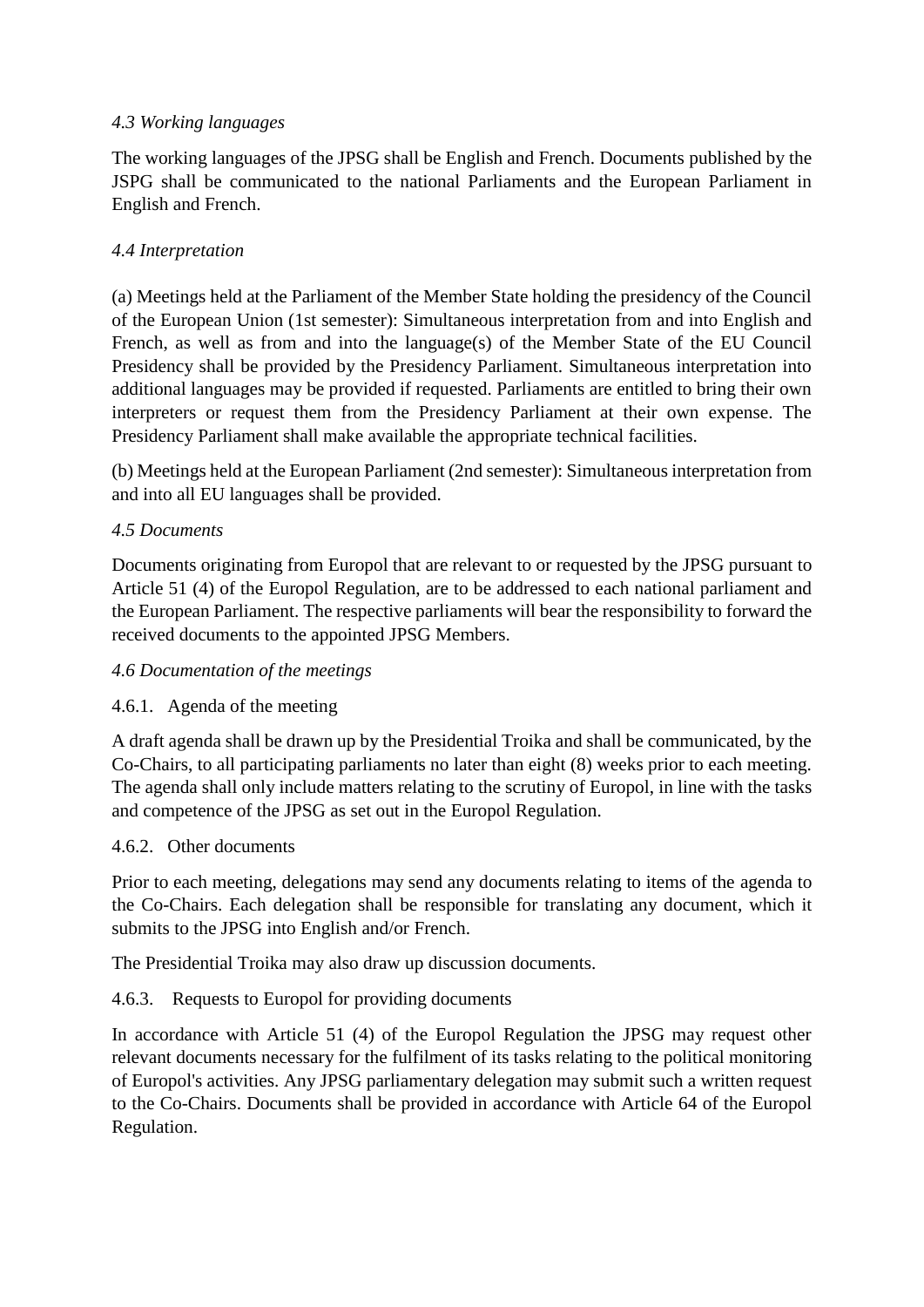## *4.7. Conclusions*

In accordance with Article 51 (5) of the Europol Regulation, the JPSG may draw up summary conclusions on the outcome of the JPSG meetings relating to the political monitoring of Europol's activities. The Presidential Troika shall draft an initial proposal. The Co-Chairs shall submit these draft conclusions to the JPSG for approval. Parliaments/Chambers shall have the right to propose amendments. Parliaments/Chambers wishing to put forward a specific point of view, may present observations which shall be annexed to the conclusions. The European Parliament shall forward the adopted conclusions, for information purposes, to the Council, the Commission and Europol.

# **ARTICLE 5: REPRESENTATIVE TO THE MANAGEMENT BOARD OF EUROPOL**

The JPSG shall appoint, from its full Members, a representative who will be entitled to attend, in accordance with Article 14 of the Europol Regulation and for a duration determined by the JPSG, meetings of the Management Board of Europol as a non-voting observer. The representative shall report back to the JPSG after each meeting of the Management Board on his/her main findings in writing.

# **ARTICLE 6: FINAL PROVISIONS**

## *6.1 Entry into force of the Rules of Procedure*

These Rules of Procedure are drawn up in a single original in English and French, each of these texts being equally authentic. Translations into the other official languages of the European Union shall be the responsibility of the relevant Parliaments. The Rules of Procedure shall enter into force on the date of their adoption.

#### *6.2. Revision*

In line with the recommendations of the EU Speakers Conference of 23-24 April 2017 in Bratislava, the JPSG shall make a review of its Rules of Procedure, two years after its constituent meeting, and submit the conclusions from such a review to the Presidency of the Conference of Speakers of the European Union Parliaments.

Brussels, 23 September 2019